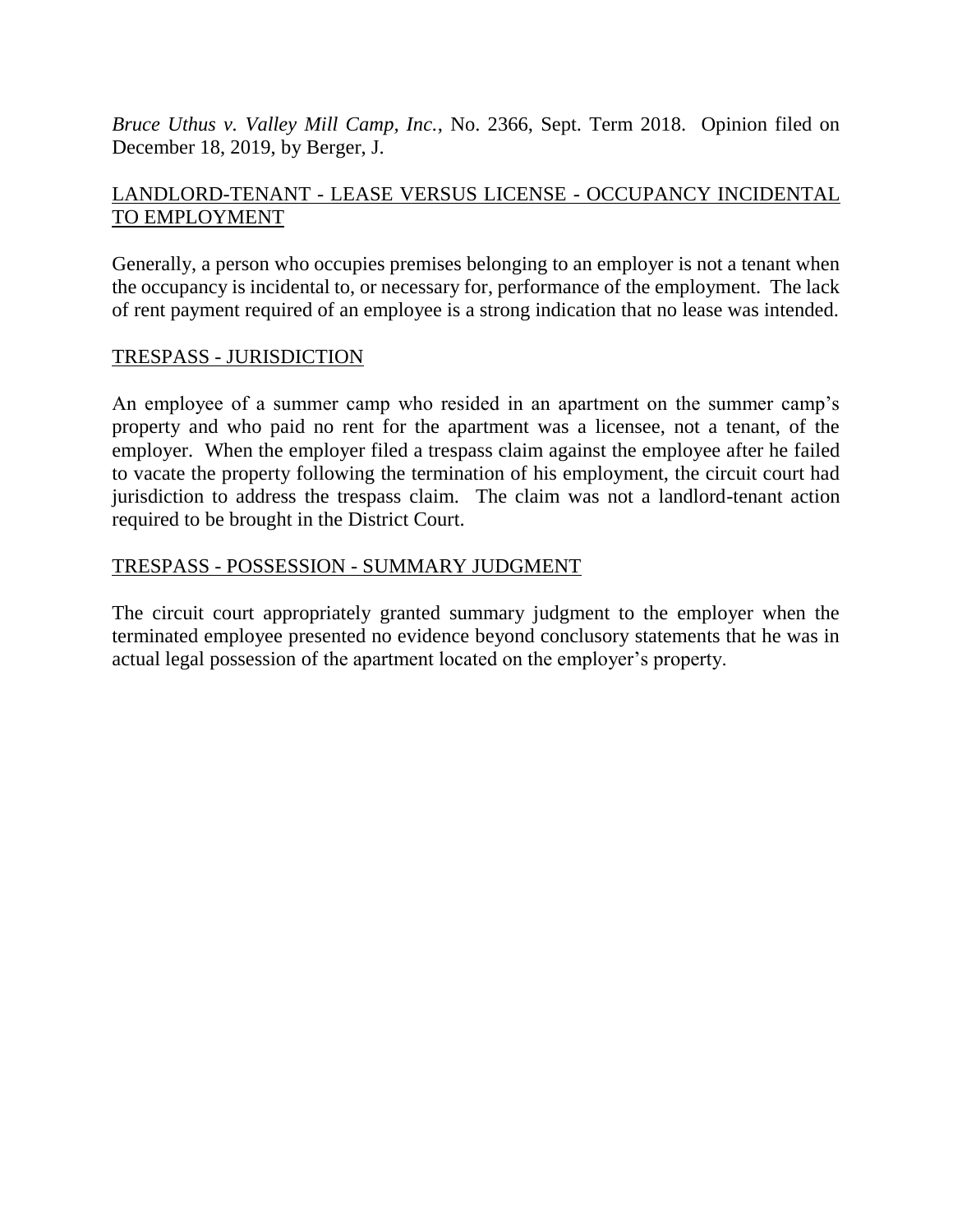# Circuit Court for Montgomery County Case No. 434503-V

## REPORTED

# IN THE COURT OF SPECIAL APPEALS

## OF MARYLAND

No. 2366

September Term, 2018 \_\_\_\_\_\_\_\_\_\_\_\_\_\_\_\_\_\_\_\_\_\_\_\_\_\_\_\_\_\_\_\_\_\_\_\_\_\_

## BRUCE UTHUS

v.

## VALLEY MILL CAMP, INC. \_\_\_\_\_\_\_\_\_\_\_\_\_\_\_\_\_\_\_\_\_\_\_\_\_\_\_\_\_\_\_\_\_\_\_\_\_\_

Berger, Nazarian, Reed,

JJ. \_\_\_\_\_\_\_\_\_\_\_\_\_\_\_\_\_\_\_\_\_\_\_\_\_\_\_\_\_\_\_\_\_\_\_\_\_\_

Opinion by Berger, J. \_\_\_\_\_\_\_\_\_\_\_\_\_\_\_\_\_\_\_\_\_\_\_\_\_\_\_\_\_\_\_\_\_\_\_\_\_\_

Filed: December 18, 2019

Pursuant to Maryland Uniform Electronic Legal Materials Act (§§ 10-1601 et seq. of the State Government Article) this document is authentic.



Suzanne C. Johnson, Clerk

2019-12-18 13:41-05:00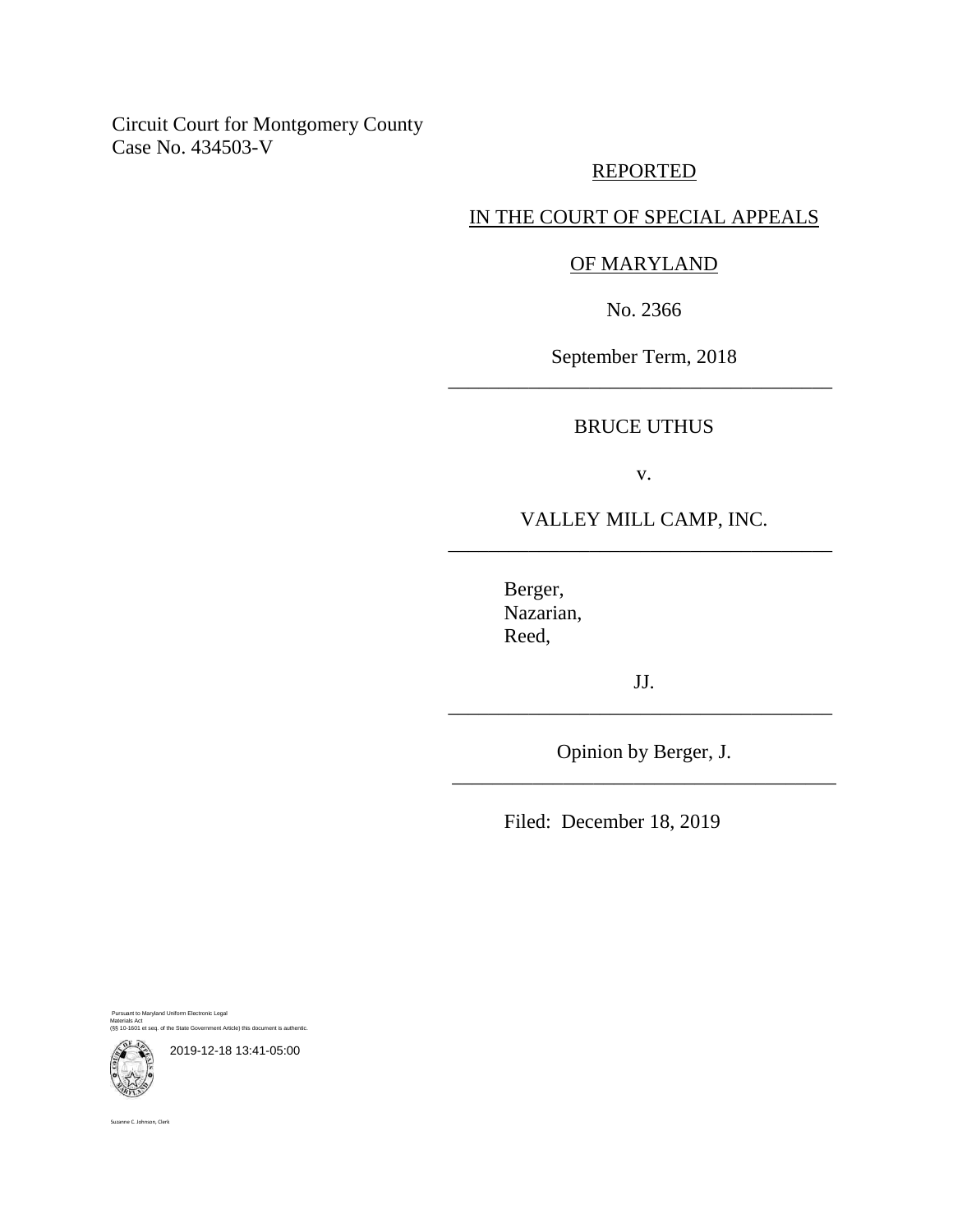This appeal arises from an order of the Circuit Court for Montgomery County granting a Motion for Partial Summary Judgment filed by Valley Mill Camp, Inc. ("Valley Mill"), appellee. The Complaint that initiated the lawsuit giving rise to this appeal alleged, *inter alia*, that Bruce Uthus ("Uthus"), appellant, had trespassed on Valley Mill's property. After discovery, Valley Mill moved for partial summary judgment. Following a hearing, the circuit court entered summary judgment in Valley Mill's favor on the trespass claim and ordered Uthus to vacate the property. Uthus filed a Motion to Alter or Amend Judgment, asserting that the circuit court lacked jurisdiction to address the trespass claim. The circuit court denied Uthus's motion, and Uthus appealed.

On appeal, Uthus presents two issues for our review, which we have rephrased as follows:

- I. Whether the circuit court erred when it determined that it had jurisdiction to consider the trespass claim.
- II. Whether the circuit court erred by granting Valley Mill's motion for summary judgment on the trespass claim.

Perceiving no error, we shall affirm.

#### **FACTUAL AND PROCEDURAL BACKGROUND**

Valley Mill operates a summer camp for children on approximately sixty acres in Germantown, Maryland. The camp has been operated by Uthus's family since 1956. The sole shareholder of Valley Mill is Evelyn McEwan, Uthus's mother. Ms. McEwan is also Valley Mill's President. Valley Mill leases the property (the "Property") upon which the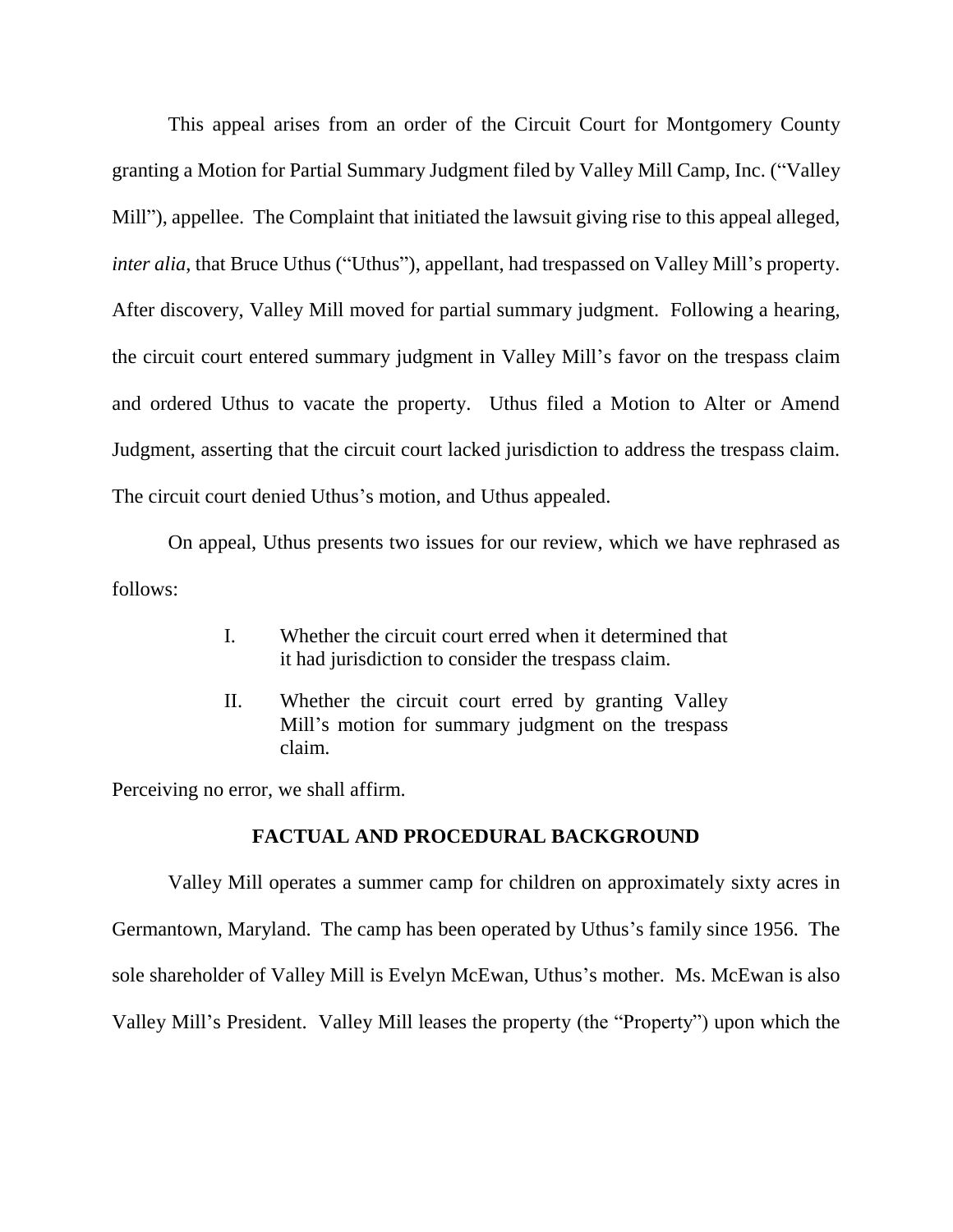camp operates from Seneca Joint Venture, a Maryland general partnership composed of Ms. McEwan, the Robert McEwan Trust, Valley Mill, Uthus, and Seneca Venture, LLC.

Uthus is a former employee and former member of the Board of Directors of Valley Mill. In May of 2017, Valley Mill terminated Uthus's employment.<sup>1</sup> Prior to Uthus's termination, Uthus had resided in an apartment unit on the Property. Uthus had resided in the apartment for approximately nineteen years while employed by Valley Mill. After the termination of Uthus's employment, Valley Mill asked Uthus to vacate the apartment, but he refused to do so.

On July 17, 2017, Valley Mill filed a complaint against Uthus in the Circuit Court for Montgomery County alleging that Uthus was trespassing on the Property.<sup>2</sup> Following discovery, Valley Mill moved for summary judgment on the trespass count. At the conclusion of a hearing on the motion on July 25, 2018, the circuit court issued its oral ruling as follows:

> So at this point there doesn't appear to be any factual dispute about certain facts, and that is that Valley Mill Camp has a lease on this property, and that at some point Mr. Uthus was employed there at the camp, to help run the camp, and that employment ended in May of 2017. And he was asked to vacate the premises, and apparently he has not.

 $<sup>1</sup>$  The reasons for Uthus's termination are absent from the record, and, regardless,</sup> are irrelevant to the determination of the issues on appeal.

<sup>&</sup>lt;sup>2</sup> The complaint sought preliminary and injunctive relief enjoining Uthus from communicating with the camp's employees, campers, and camper's families. The complaint included claims of tortious interference with economic relationships, defamation, and detinue along with the trespass claim. In addition to granting Valley Mill summary judgment on the trespass claim, the circuit court granted Uthus summary judgment on the tortious interference with economic relationships claim. The remaining counts were subsequently voluntarily dismissed by Valley Mill.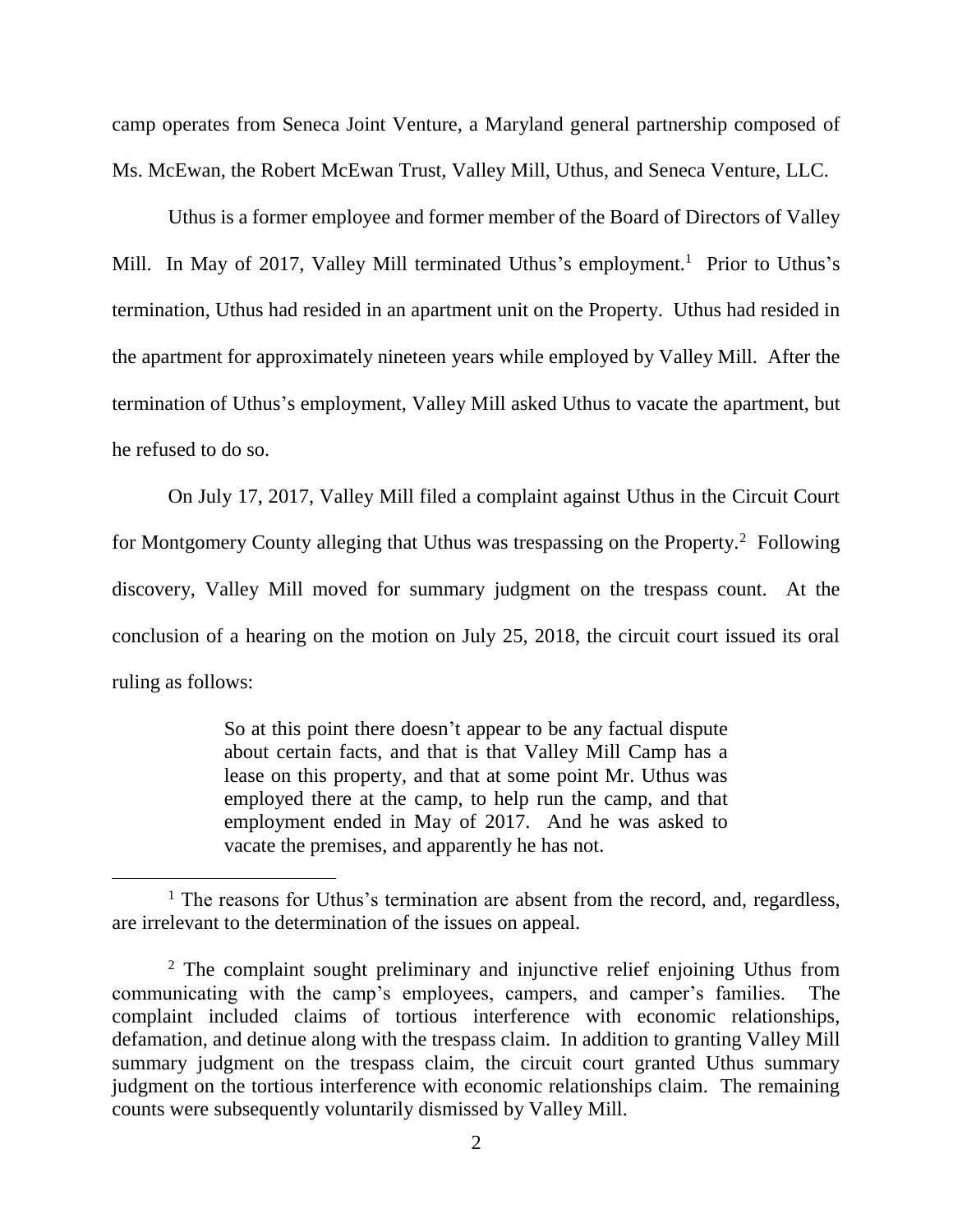So under the claim that's been brought for trespass, Valley Mill has the exclusive right to possess the property, and they've given notice to Mr. Uthus to vacate the property, which he hasn't, which clearly shows that his presence on the property is without the consent of [Valley Mill]. So I'll grant the motion for summary judgment as to the claim of trespass, which is Count 4.

Uthus filed a Motion to Alter or Amend the circuit court's order on August 10,  $2018<sup>3</sup>$  In his motion, Uthus alleged that: (1) the circuit court did not have subject matter jurisdiction over the trespass claim, and (2) the circuit court erred by granting summary judgment on the trespass claim because Uthus physically possessed the apartment. The circuit court denied Uthus's motion. This timely appeal followed.

Additional facts shall be set forth as necessitated by our discussion of the issues on appeal.

#### **STANDARD OF REVIEW**

The entry of summary judgment is governed by Maryland Rule 2-501, which provides:

> The court shall enter judgment in favor of or against the moving party if the motion and response show that there is no genuine dispute as to any material fact and that the party in whose favor judgment is entered is entitled to judgment as a matter of law.

Md. Rule 2-501(f).

 $\overline{a}$ 

The Court of Appeals has described the standard of review to be applied by appellate

courts reviewing summary judgment determinations as follows:

<sup>3</sup> Uthus appeared at the July 25, 2018 hearing *pro se*. His August 10, 2018 motion was filed through counsel.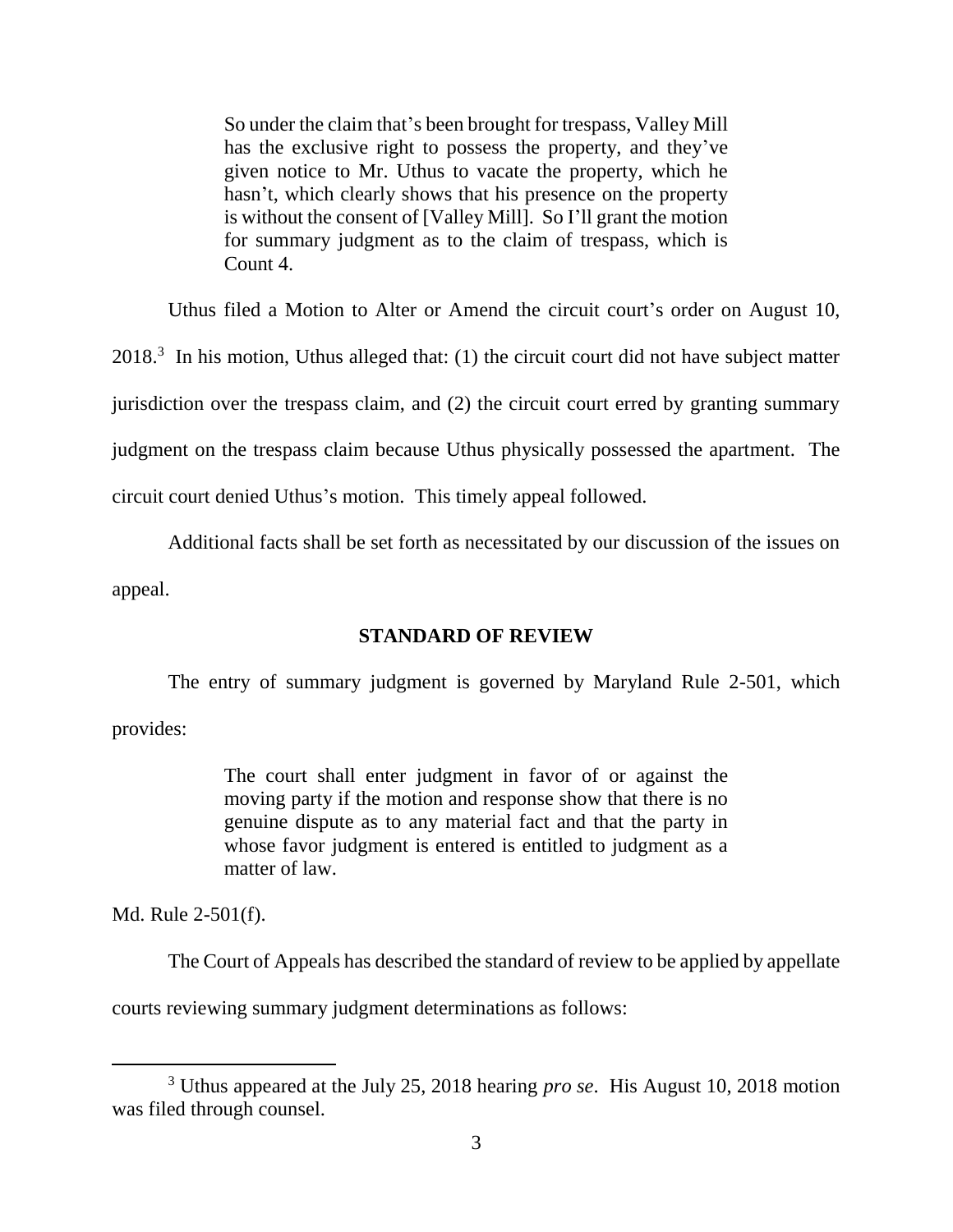On review of an order granting summary judgment, our analysis "begins with the determination [of] whether a genuine dispute of material fact exists; only in the absence of such a dispute will we review questions of law." *D'Aoust v. Diamond*, 424 Md. 549, 574, 36 A.3d 941, 955 (2012) (quoting *Appiah v. Hall*, 416 Md. 533, 546, 7 A.3d 536, 544 (2010)); *O'Connor v. Balt. Cnty.*, 382 Md. 102, 110, 854 A.2d 1191, 1196 (2004). If no genuine dispute of material fact exists, this Court determines "whether the Circuit Court correctly entered summary judgment as a matter of law." *Anderson v. Council of Unit Owners of the Gables on Tuckerman Condo.*, 404 Md. 560, 571, 948 A.2d 11, 18 (2008) (citations omitted). Thus, "[t]he standard of review of a trial court's grant of a motion for summary judgment on the law is *de novo*, that is, whether the trial court's legal conclusions were legally correct." *D'Aoust*, 424 Md. at 574, 36 A.3d at 955.

*Koste v. Town of Oxford*, 431 Md. 14, 24-25 (2013). Because this case presents only issues of law, we apply the *de novo* standard of review.

#### **DISCUSSION**

#### **I.**

Uthus's first appellate argument focuses on the circuit court's alleged lack of jurisdiction to consider Valley Mill's trespass claim. Uthus asserts that the trespass claim brought by Valley Mill is actually "either a wrongful/forcible detainer action or a landlord/tenant action, and therefore pursuant to [Md. Code 1974, 2013 Repl. Vol.), § 4-401(4) [of the Courts and Judicial Proceedings Article ("CJP")] is committed by the legislature to the exclusive original jurisdiction of the District Court in which the property at question is located." As we shall explain, we are not persuaded that the circuit court lacked jurisdiction to consider Valley Mill's trespass claim.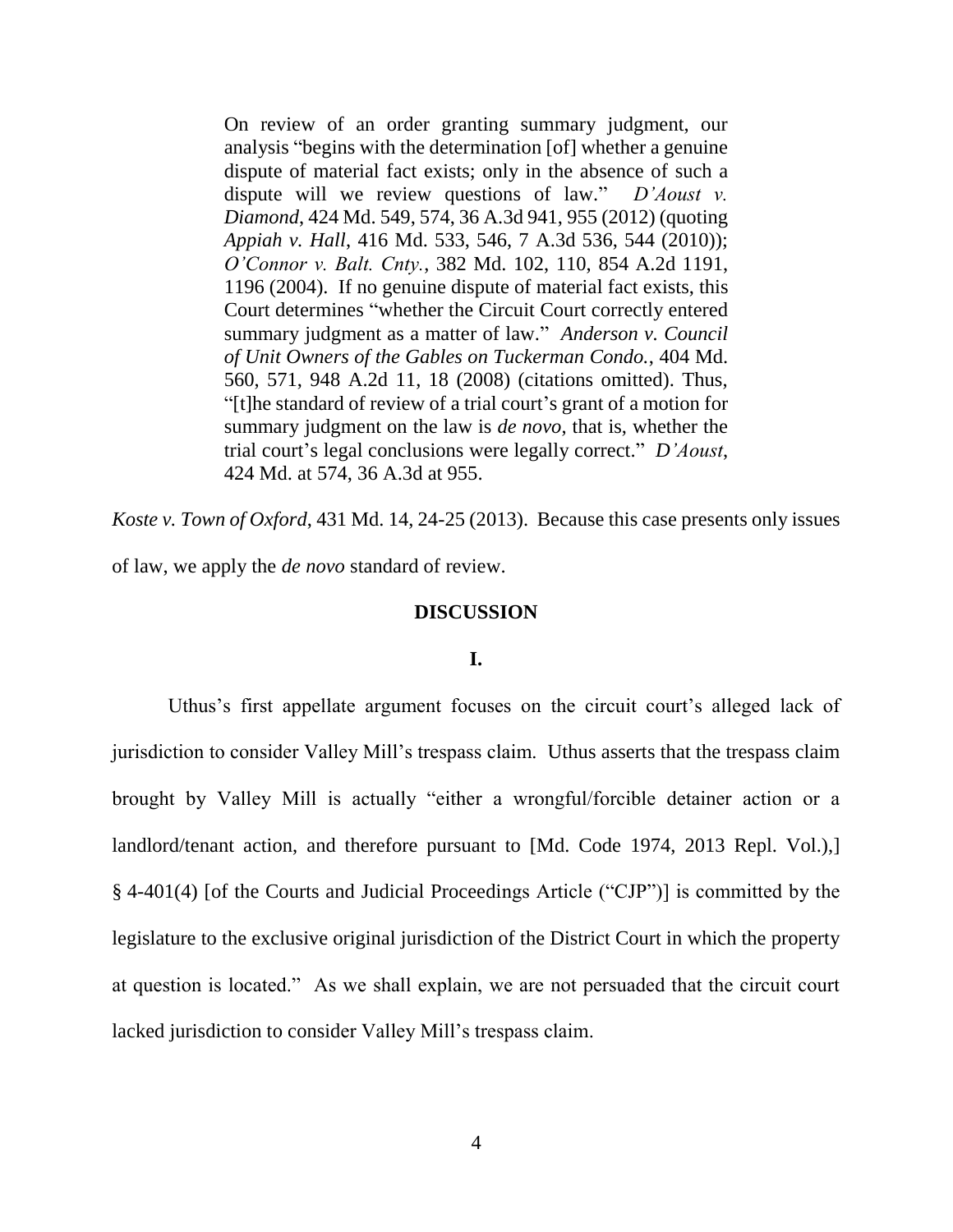CJP § 4-401 provides, in relevant part: "Except as provided in § 4-402 of this subtitle, and subject to the venue provisions of Title 6 of this article, the District Court has exclusive original civil jurisdiction in . . . [a]n action involving landlord and tenant, distraint, or wrongful detainer, regardless of the amount involved . . . ." CJP § 4-402 provides that "the District Court does not have jurisdiction to decide the ownership of real property or of an interest in real property."

Uthus characterizes the dispute at the center of this appeal as a landlord/tenant or wrongful detainer action, but Uthus has presented no evidence of a landlord/tenant relationship between himself and Valley Mill. Indeed, as we shall explain, the record reflects that Uthus was a licensee of Valley Mill during his employment, not a tenant.

"Where the relevant facts are undisputed, 'the question [of] whether the relation of landlord and tenant existed between the parties . . . [is] a question of law to be determined by the Court upon the consideration of the facts.'" *Delauter v. Shafer*, 374 Md. 317, 324, (2003) (quoting *Howard v. Carpenter*, 22 Md. 10, 23 (1864)). Landlords and tenants have a special class of relationship that is governed by statutes as well as common law. *See generally* 49 Am. Jur. 2d Landlord and Tenant § 1 (2019) (discussing the nature of the landlord and tenant relationship). Indeed, the United States Supreme Court has observed that "[t]here are unique factual and legal characteristics of the landlord-tenant relationship that justify special statutory treatment inapplicable to other litigants." *Lindsey v. Normet*, 405 U.S. 56, 72 (1972). Under Maryland law, a "landlord" is defined as "any landlord, including a 'lessor[,']" and a "lease" is defined as "any oral or written agreement, express or implied, creating a landlord and tenant relationship, including any 'sublease' and any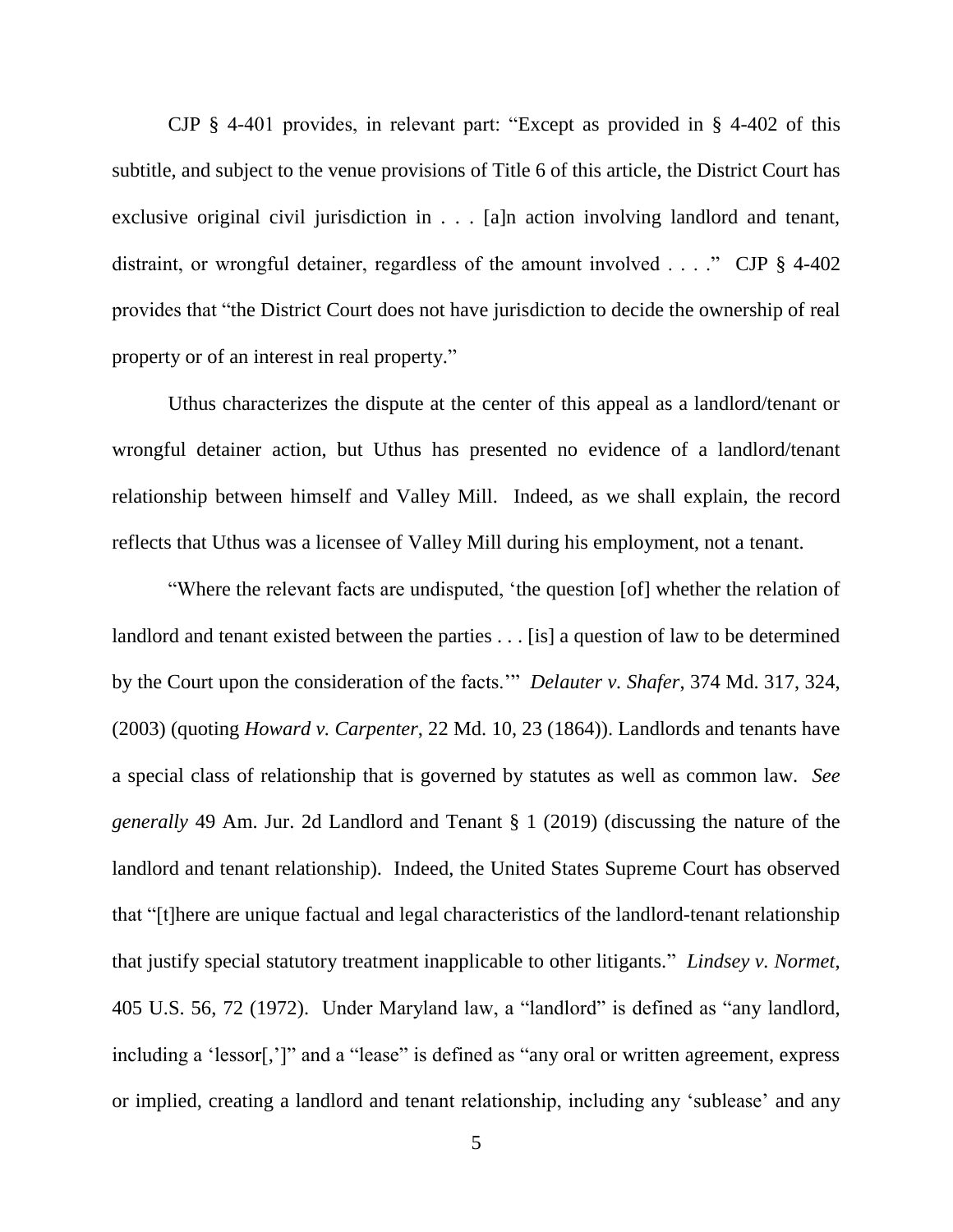further sublease." Md. Code (1974, 2015 Repl. Vol.),  $\S$  1-101(g)-(h) of the Real Property Article ("RP").

To our knowledge, Maryland appellate courts have not expressly addressed whether an employee who occupies premises belonging to an employer is a tenant of the employer. Other courts have generally held the following:

> A person who occupies the premises of the person's employer as part compensation for such employment generally is considered to be in possession as an employee, rather than as a tenant, where the occupancy is connected with and incidental to, or is required for the necessary or better performance of, the employee's services.

49 Am. Jur. 2d *Landlord and Tenant* § 8 (2019). *See*, *e.g.*, *Moore v. Williams College*, 702 F. Supp. 2d 19 (D. Mass. 2010), *aff'd*, 414 Fed. Appx. 307 (1st Cir. 2011) (applying Massachusetts law) (determining that a college professor, who was provided with faculty housing by the college, was not a "tenant" of the college and was not entitled to the protections of state statute protecting tenants from certain actions of their landlords when the professor's housing was provided as a condition of employment and only for so long as he remained employed by the college); *GENC Realty LLC v. Nezaj*, 52 A.D.3d 415, 415, 860 N.Y.S.2d 106, 107 (2008) (determining that a superintendent, who was previously a rent-controlled tenant, had exchanged his status of tenant for that of employee, and landlord-tenant relationship ceased to exist after he accepted the superintendent position); *Bennardo v. Searchwell*, 54 Misc. 3d 924, 928, 43 N.Y.S.3d 878, 881 (N.Y. Dist. Ct. 2016) (determining that home healthcare aide, who occupied the premises of the owner prior to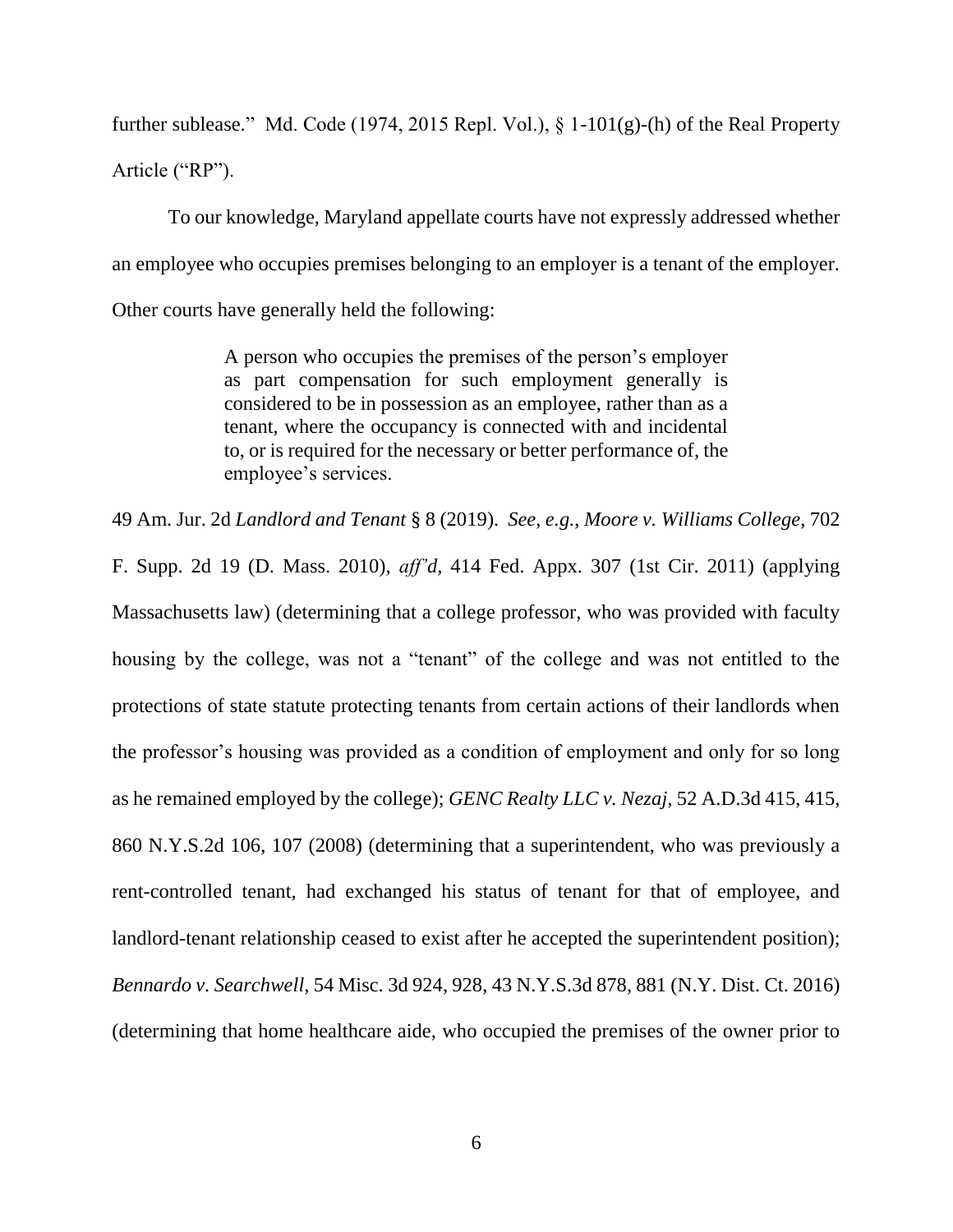the owner's death, was a licensee whose occupancy rights terminated upon the end of her employment).

Critically, the lack of rent payment required of an employee is a "strong consideration to show that no lease was intended." 49 Am. Jur. 2d *Landlord and Tenant* § 7 (2019) (citing *Mead v. Owen*, 80 Vt. 273 (1907)). *See also Howard v. Carpenter*, 22 Md. 10, 25 (1864) (explaining that whether a purported tenant is "recognized as a tenant by the" owner and whether "rent was paid" are relevant to the determination of whether a lease existed).

A 2004 advisory opinion by the Office of the Attorney General is instructive on this issue. "We have explained that, '[w]hile not binding . . . the opinions of the Attorney General are, nevertheless, generally entitled to careful consideration.'" *Dyer v. Bd. of Educ. of Howard Cty.*, 216 Md. App. 530, 536 (2014) (quoting *Scott v. Clerk of Circuit Ct. for Frederick Cnty.*, 112 Md. App. 234, 240, (1996)). The Office of the Attorney General considered whether a live-in domestic employee had tenancy rights, and, specifically, the right to invite and receive guests. 89 Op. Att'y Gen. 3 (2004).<sup>4</sup> The Attorney General observed that courts have "looked to a number of factors" when determining whether an occupant is a tenant:

> For example, a person who rents a room, provides furnishings, maintains the room, and excludes others, including the property owner, is likely to be found to be a tenant. *Mathews v. Livingston*, 85 A. 529 (Conn. 1912). On the other hand, a

<sup>&</sup>lt;sup>4</sup> The advisory opinion further considered whether a live-in employee's rights would be affected if the residence is owned by a foreign diplomat or by a foreign government that employees a household employee to work for a diplomat. This portion of the advisory opinion is irrelevant to the issues before us in this appeal.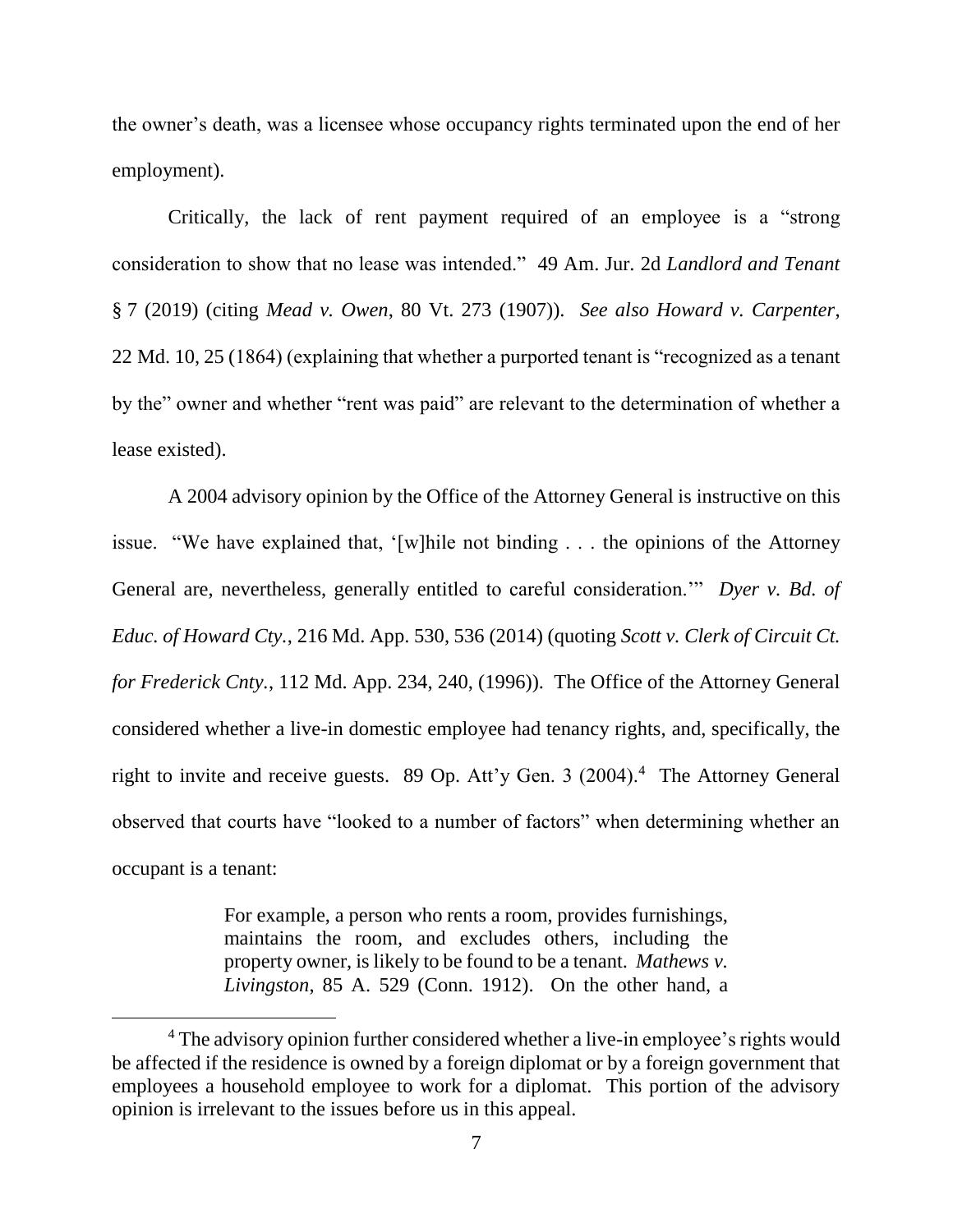person who occupies a room to which the owner has free access will ordinarily be found to be a lodger and not a tenant. *Tamanian v. Gabbard*, 55 A.2d. 513 (D.C. 1947), *Johnson v. Kolibas*, 182 A. 2d 157 (N.J. App. 1962), or for other reasons, *Taylor v. Dean*, 78 A.2d 382 (D.C. App. 1951). Among the other factors that courts have considered are whether the occupants share kitchen and bath facilities, and whether furnishings, linens, or maid services are provided. *State Farm Fire & Casualty Co. v. Quirt*, 28 Md. App. 603, 611, 346 A.2d 497 (1975); *Johnson v. Kolibas*, 182 A.2d 157 (N.J. Super. 1962).

89 Op. Att'y Gen. at 5. The opinion further considered the specific context of an employee

who occupies premises belonging to an employer:

Courts have often held that an employee who occupies premises belonging to an employer is not a tenant when the occupancy is incidental to, or necessary for, performance of the employment. *See* 49 Am. Jur. 2d *Landlord and Tenant* § 9. This rule has been applied to situations involving domestic employees. *See Dobson Factors, Inc. v. Dattory*, 364 N.Y.S. 2d 723, 724 (1975) (occupancy incidental to employment as building superintendent does not establish landlord-tenant relationship); *Mackenzie v. Minis*, 63 S.E. 900 (Ga. 1909) (house provided to gardener near employer's home as part of compensation did not create tenancy). In such situations, the live-in domestic employee does not have the right of a tenant to invite others into the employer's home without the employer's assent. *See Tipsword v. Potter*, 174 P. 133 (Ida. 1918); *Tucker v. Bert*, 115 N.W. 722 (Mich. 1908). Thus, a household worker who resides in the employer's home does not necessarily have the rights of a tenant.

89 Op. Att'y Gen. at 6 (footnote omitted). The advisory opinion ultimately concluded that whether a live-in domestic employee has tenancy rights "depend[s] on the particular arrangement between the employer and employee." *Id.* at 8-9.

The determination of whether a contract "is a lease or a license depends on the intention of the parties." *Delauter*, *supra*, 374 Md. at 324. "As with other contracts,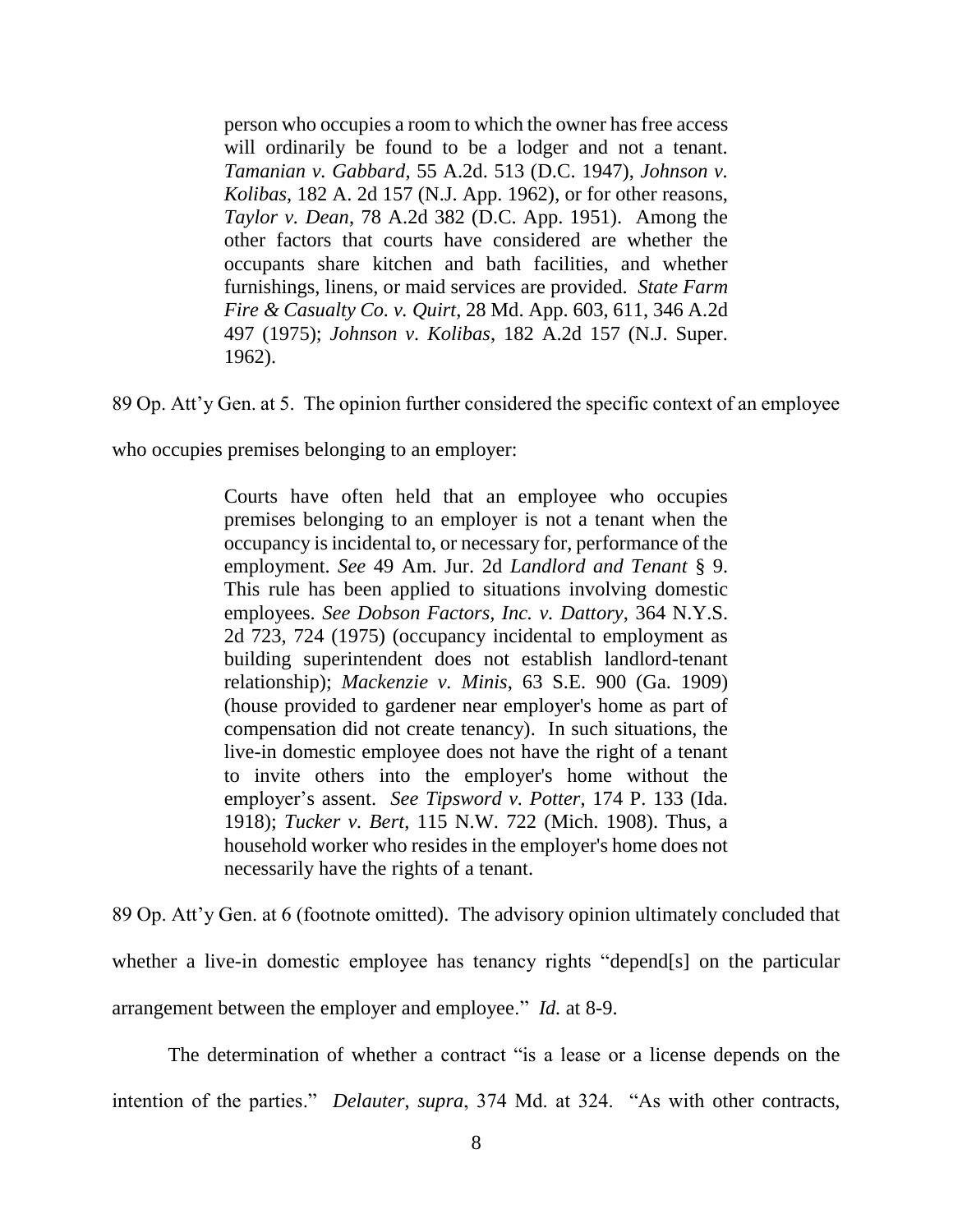however, the intention of the parties is determined by an 'objective interpretation' of the writings and surrounding circumstances. *Id.* at 324-25 (quoting *Calomiris v. Woods*, 353 Md. 425, 435-436 (1999)). In *Delauter*, the Court of Appeals addressed a situation in which a family member had lived on family land for decades with no lease or expectation of rent. Unlike the present case, *Delauter* did not involve an employment situation, but it presents otherwise very similar facts and is relevant to the determination of whether Uthus was a tenant or licensee. The Court cited 1 Tiffany, *The Law of Real Property* § 79, at 117–118 (3d ed.1939) for the principle that "[a] mere permission to use land, dominion over it remaining in the owner and no interest in or exclusive possession of it being given, is but a license." *Delauter*, *supra*, 374 Md. at 325. The *Delauter* Court emphasized that no rent was paid, "[t]here was never a demand for rent," and "[n]o writings characterized this family relationship as one of landlord-tenant." *Id.* at 326.

Uthus acknowledged that he paid no rent for the apartment at any time and that he initially began residing in the apartment when he began working full-time for Valley Mill. The apartment was located on camp premises. When asked by the circuit court whether he had a lease for the apartment, Uthus replied, "[n]o, we do not." Uthus explained to the court that it was his understanding that he could "live on the property, not pay rent, no utilities, and [he] also had, part of that agreement was for managing of the business." Uthus told the court that he had been "working at the camp and had grown and built the camp up."

In this case, Uthus had both employment and familial relationships with Valley Mill and, like *Delauter*, no writing or other document characterized the relationship between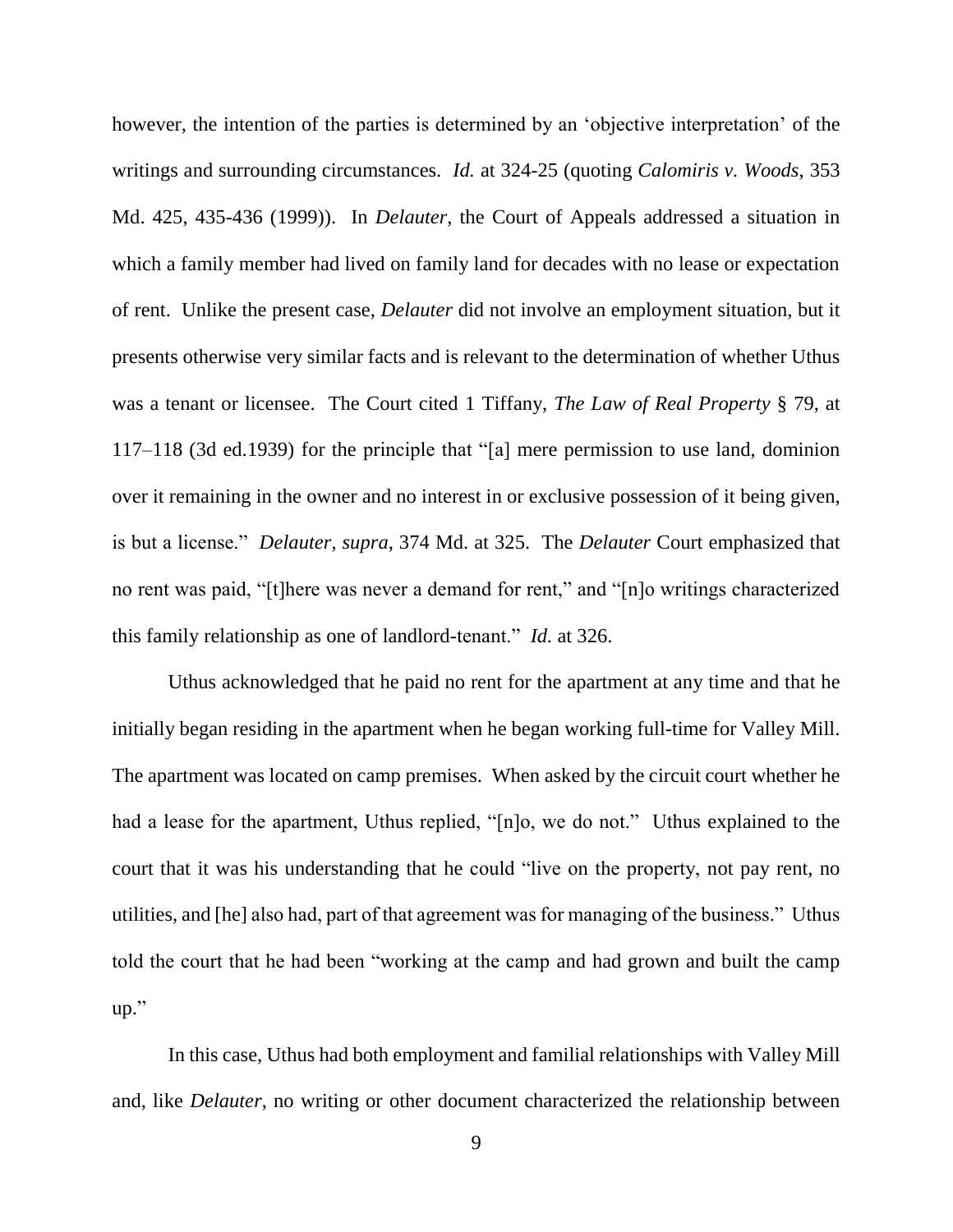Uthus and Valley Mill as one of landlord-tenant. As in *Delauter*, Uthus never paid rent to Valley Mill, nor was rent demanded. In our view, the situation in the present case is indistinguishable from that in *Delauter*. Having considered the undisputed facts and the relevant legal authorities, we agree with the circuit court that Uthus was not a tenant but was a licensee.<sup>5</sup>

 $\overline{a}$ 

In his reply brief, Uthus further asserts that he was a "tenant by sufferance." He cites the case of *Howard v. Carpenter*, 22 Md. 10 (1864), in support of this argument. In *Howard*, the Court of Appeals considered whether any lease existed and concluded that no notice or demand of possession was "necessary to enable the owner to maintain ejectment" because "[n]o lease was executed, nor any definite contract for a lease entered into between the parties." *Id.* at 25. The Court characterized the situation as a "tenancy at sufferance." *Id.* Uthus does not explain what rights he alleges he would have as a tenant at sufferance or how such a characterization would affect our conclusion in this case. Indeed, in the *Howard* case, despite characterizing the situation as a "tenancy at sufferance," the Court concluded that the alleged lessee's "possession was permissive" and that no lease existed. *Id.* Uthus does not offer any substantial argument supporting his position that the characterization of his situation as a tenancy at sufferance would in any way change our analysis, and we will not attempt to make these arguments for him. *See Beck v. Mangels*, 100 Md. App. 144, 149 (1994) ("Neither in his brief, nor at oral argument, did [the appellant] offer any substantial argument supporting his position on these specific questions. Md. Rule 8-504(a)(5) requires a party to present 'argument in support of the party's position.' . . . Accordingly, we shall not directly address the questions discussed above.").

<sup>5</sup> Uthus analogizes this case with the California case of *Spinks v. Equity Residential Briarwood Apartments*, 171 Cal. App. 4th 1004, 1041-42 (Cal. App. 2009), a case in which the California court found that an employee was a tenant of an apartment leased by the employee's employer from a third party. The primary issue in the case was whether there was a genuine issue of material fact as to whether the apartment resident was a third-party beneficiary of the lease agreement between the landlord and the resident's former employer. This is a vastly different scenario from the present case, in which there was no lease agreement to which any person could be considered a third-party beneficiary. Furthermore, although we acknowledge that the California court discussed whether the former employee/resident was a mere licensee and reached a conclusion contrary to the conclusion we reach in this case, we see no reason to depart from the reasoning of *Delauter*, *supra*, 374 Md. 317, as well as the Attorney General's advisory opinion discussed *supra*.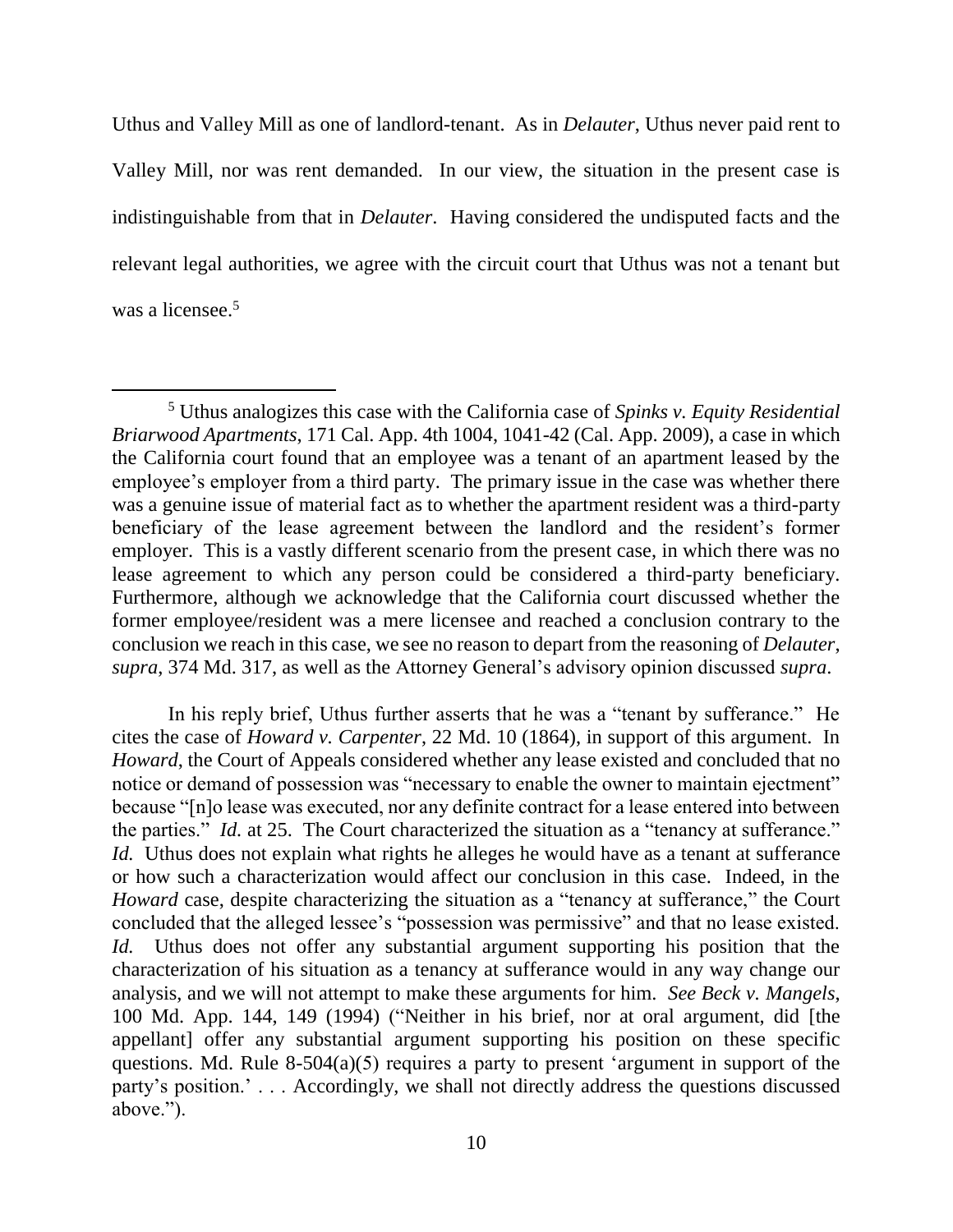Having determined that Uthus was not a tenant of Valley Mill, we reject Uthus's assertion that the circuit court lacked jurisdiction to consider Valley Mill's claim on the basis that the district court has exclusive jurisdiction for actions involving landlord and tenant. To the extent that Uthus asserts that Valley Mill was required to bring a wrongful detainer action in the district court regardless of the existence (or lack thereof) of a landlord-tenant relationship, we are further unpersuaded, as we shall explain.

"Wrongful detainer" is defined by statute as "to hold possession of a property without the right of possession." RP  $\S$  14-132(a). "A person may not hold possession of property unless the person is entitled to possession of the property under the law." RP § 14-132(c). As we discussed *supra*, Uthus cites CJP § 4-410(4) in support of his assertion that Valley Mill's action was, in fact, a wrongful detainer action that must have been brought in the district court rather than the circuit court.

Notably, the wrongful detainer statute is permissive, not mandatory, in that it provides that "a person claiming possession *may* make complaint in writing to the District Court of the county in which the property is located." RP  $\S$  14-132(d)(1) (emphasis supplied). Nowhere in the wrongful detainer statute does the legislature suggest that a wrongful detainer action is the only action by which an aggrieved plaintiff may seek to oust a squatter from its property.<sup>6</sup> Critically, the dispute between Valley Mill and Uthus in

<sup>&</sup>lt;sup>6</sup> One may find a contrasting example in RP  $\S$  8-401(b)(1), which provides that when a landlord seeks to re-possess a premises for non-payment of rent, "the landlord or the landlord's duly qualified agent or attorney *shall* file the landlord's written complaint under oath or affirmation, in the District Court of the county wherein the property is situated." (Emphasis supplied.)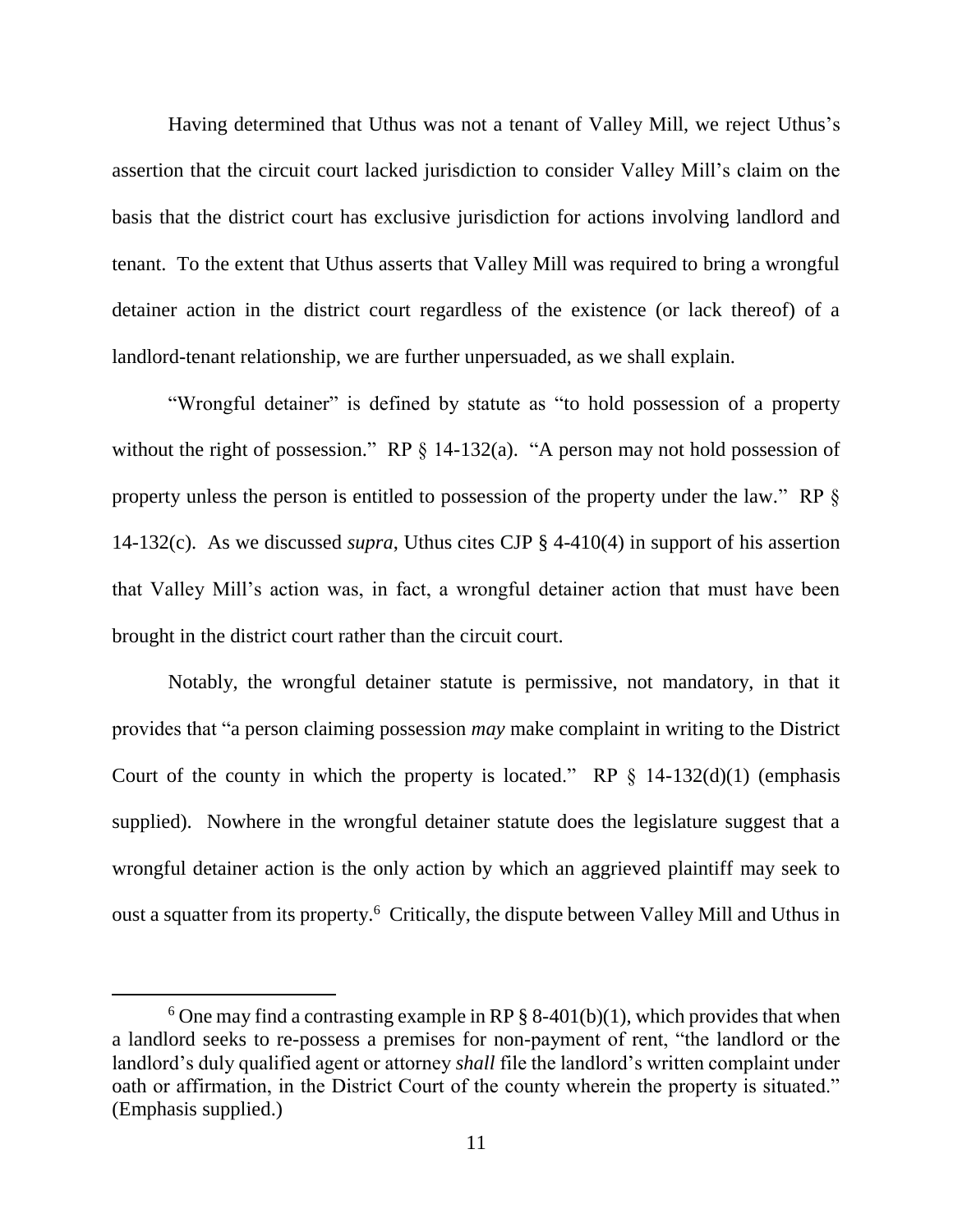this case implicated issues of ownership and Uthus's right to use the Property -- issues over which the circuit court had exclusive jurisdiction. *See* CJP § 4-402(b) ("Except as provided in § 4-401 of this subtitle, the District Court does not have jurisdiction to decide the ownership of real property or of an interest in real property."); CJP § 1-501 ("The circuit courts are the highest common-law and equity courts of record exercising original jurisdiction within the State. Each has full common-law and equity powers and jurisdiction in all civil and criminal cases within its county, and all the additional powers and jurisdiction conferred by the Constitution and by law, except where by law jurisdiction has been limited or conferred exclusively upon another tribunal.").

Uthus cites the case of *Empire v. Hardy*, 386 Md. 628 (2005), in support of his assertion that Valley Mill's action was improperly brought in the circuit court. In our view, Uthus's reliance on *Empire* is misplaced. In *Empire*, the Court of Appeals considered whether Maryland Rule 14-102 provided the sole judicial remedy for a purchaser at a foreclosure sale who is unable to oust a person in possession of the purchased property. 386 Md. at 632. The *Empire* Court concluded that a wrongful detainer action was not the proper action in such a situation, commenting that the wrongful detainer statute "primarily concerns landlord-tenant actions." *Id.* at 639. Indeed, *Empire* supports the conclusion that a wrongful detainer action is not the only method by which Valley Mill could seek to oust Uthus under the circumstances of this case.<sup>7</sup> Accordingly, we reject Uthus's assertion that the circuit court lacked jurisdiction to consider Valley Mill's trespass claim.

<sup>7</sup> In *Empire*, the Court was expressly presented with the issue of whether a wrongful detainer action was applicable in the context of a purchaser seeking to oust a squatter who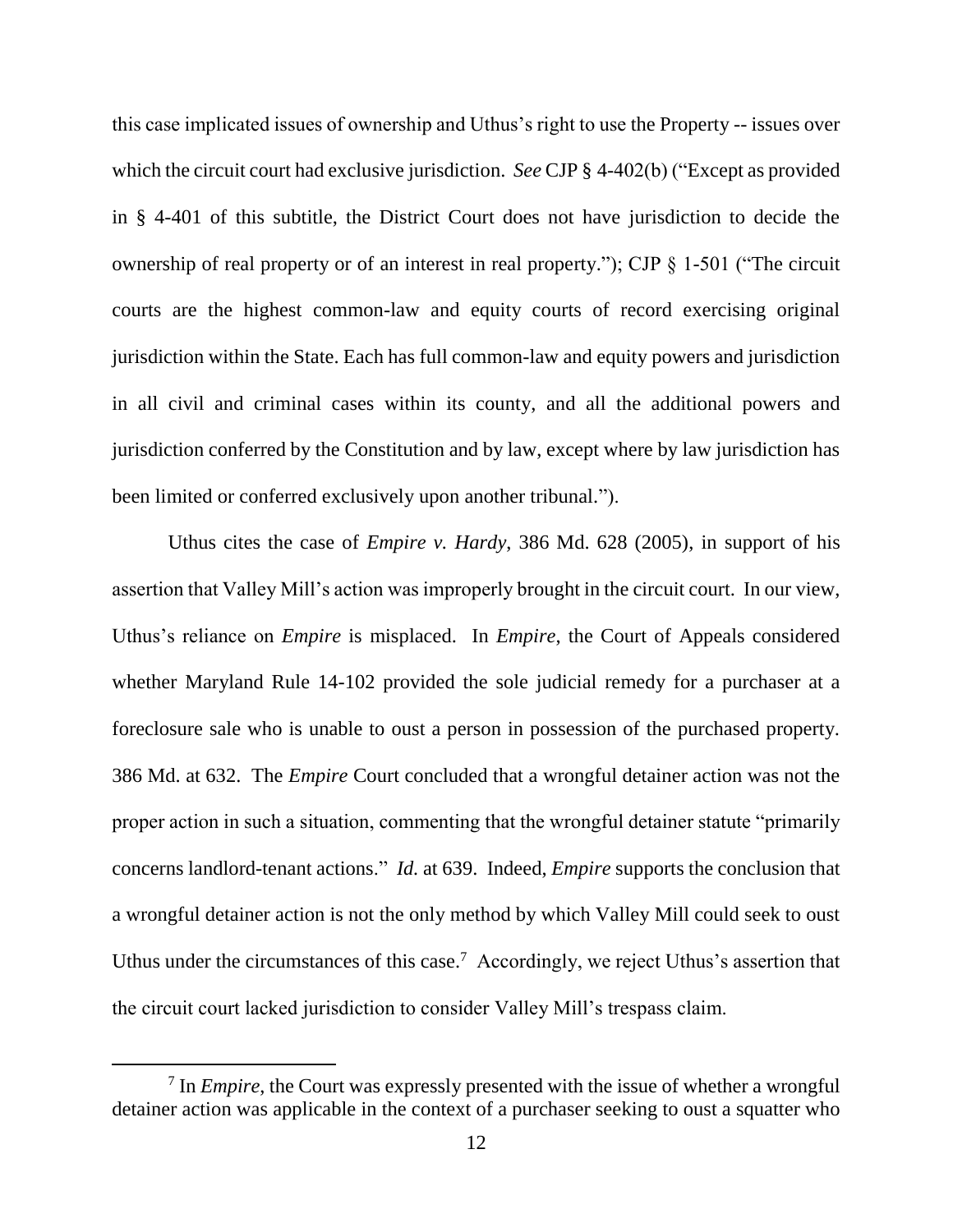Uthus further asserts that the circuit court erred by granting summary judgment to Valley Mill on the trespass claim. Specifically, Uthus asserts that he was in actual possession of the apartment and that this precludes Valley Mill from establishing the elements of trespass.

First, we note that although Uthus is a partner of Seneca Joint Venture, the entity that owns the Property, the Property was leased to Valley Mill. Indeed, Uthus signed the lease as a representative of Valley Mill, the tenant, because he was, at the time, a member of Valley Mill's Board of Directors. Uthus also signed the lease as a partner of Seneca Joint Venture, the lessor/owner of the Property. By signing the lease with Valley Mill, Seneca Joint Venture relinquished its possessory interest in the Property. *See Curtis v. U.S. Bank Nat. Ass'n*, 427 Md. 526, 536 (2012) ("Under elementary principles of real property law, a tenant properly on the premises of a property has a right of possession as against a landlord. It follows that a landlord . . . would have no right of 'immediate possession' as against a tenant legally in possession of the property  $\dots$ .") (quotation and citations omitted); *Rausch v. Allstate Ins. Co.*, 388 Md. 690, 707 (2005) (explaining that a tenant "has a possessory interest" in a property) (quotation and citation omitted). The mere fact

remained after the property was purchased at foreclosure and concluded that the remedy was unavailable in that context. We need not and shall not address the issue of whether a wrongful detainer action may have been an alternate avenue of relief available to Valley Mill in this case. Rather, we hold that even if a wrongful detainer action was available, it was not Valley Mill's exclusive remedy, and Valley Mill was not precluded from bringing a trespass claim in the circuit court.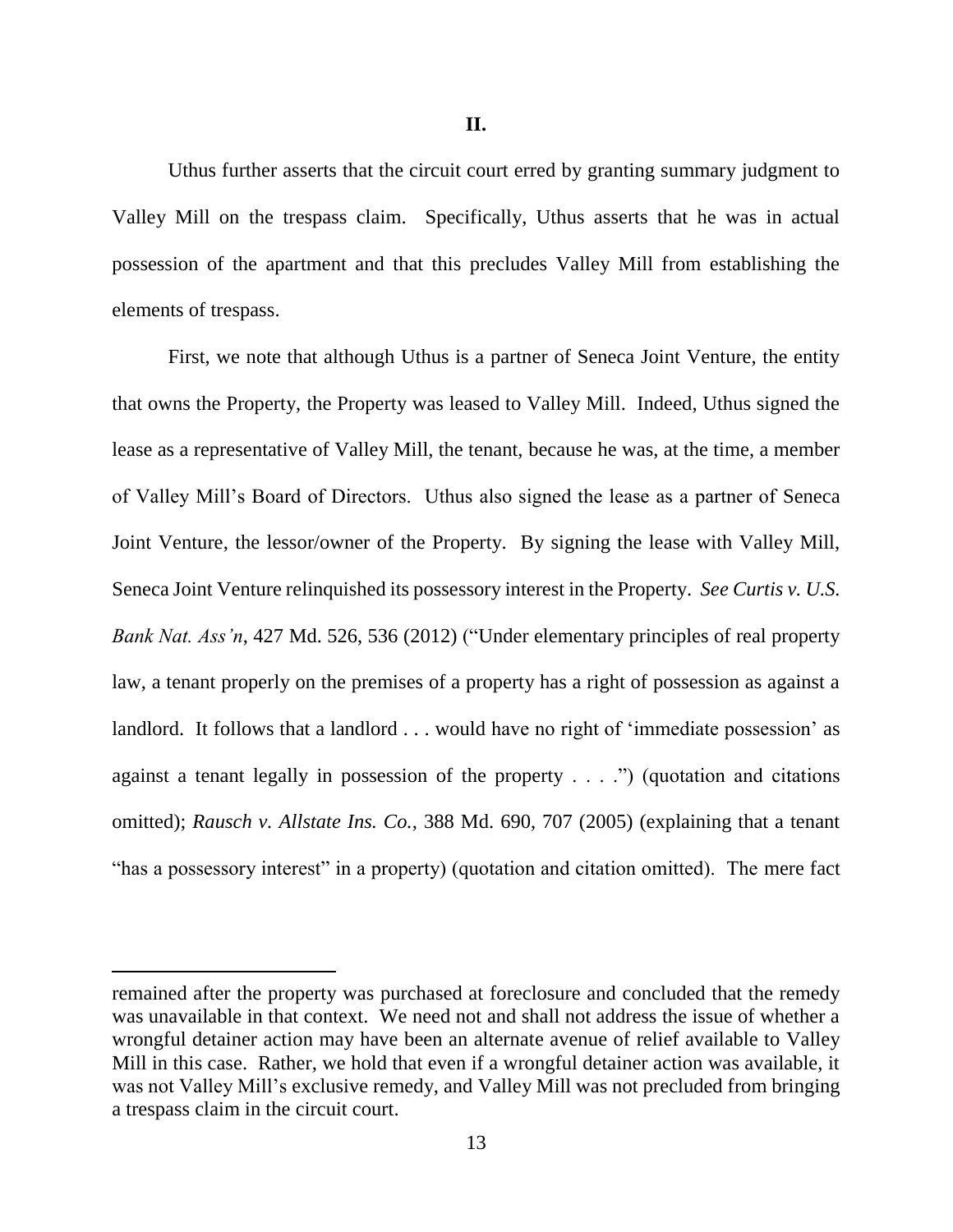that Uthus is a member of the entity that possesses title to the Property is, therefore, irrelevant to our consideration of the trespass claim.

We next turn our attention to whether the undisputed evidence established the elements of trespass. The tort of trespass is defined as "an intentional or negligent intrusion upon or to the possessory interest in property of another." *Royal Inv. Grp., LLC v. Wang*, 183 Md. App. 406, 444 (2008) (quotation and citation omitted). "In order to prevail on a cause of action for trespass, the plaintiff must establish: (1) an interference with a possessory interest in his property; (2) through the defendant's physical act or force against that property; (3) which was executed without his consent." *Id.* It is beyond dispute that Valley Mill had a possessory interest in the Property through the lease with Seneca Joint Venture and that the apartment is located on the Property leased by Valley Mill. Further, it is undisputed that Uthus remained present in the apartment on the Property after Valley Mill asked Uthus to leave, and that Uthus continued to occupy the apartment on the Property without Valley Mill's consent.

Nonetheless, Uthus asserts that he remained in actual possession of the apartment when Valley Mill filed its trespass claim. In support of this assertion, Uthus relies on the case of *Baltimore Gas & Elec. Co. v. Lane*, 338 Md. 34, 46-47, *overruled on other grounds by Baltimore Gas & Elec. Co. v. Flippo*, 348 Md. 680 (1998). As we shall explain, Uthus's reliance on *Lane* is misplaced. *Lane* involved a child who sustained injuries after playing with a large empty wooden cable spool which had been left by Baltimore Gas & Electric Company ("BGE") in an area known by BGE to be frequented by children. 338 Md. at 40. Lane was injured when he, along with other children, were playing on BGE's spool and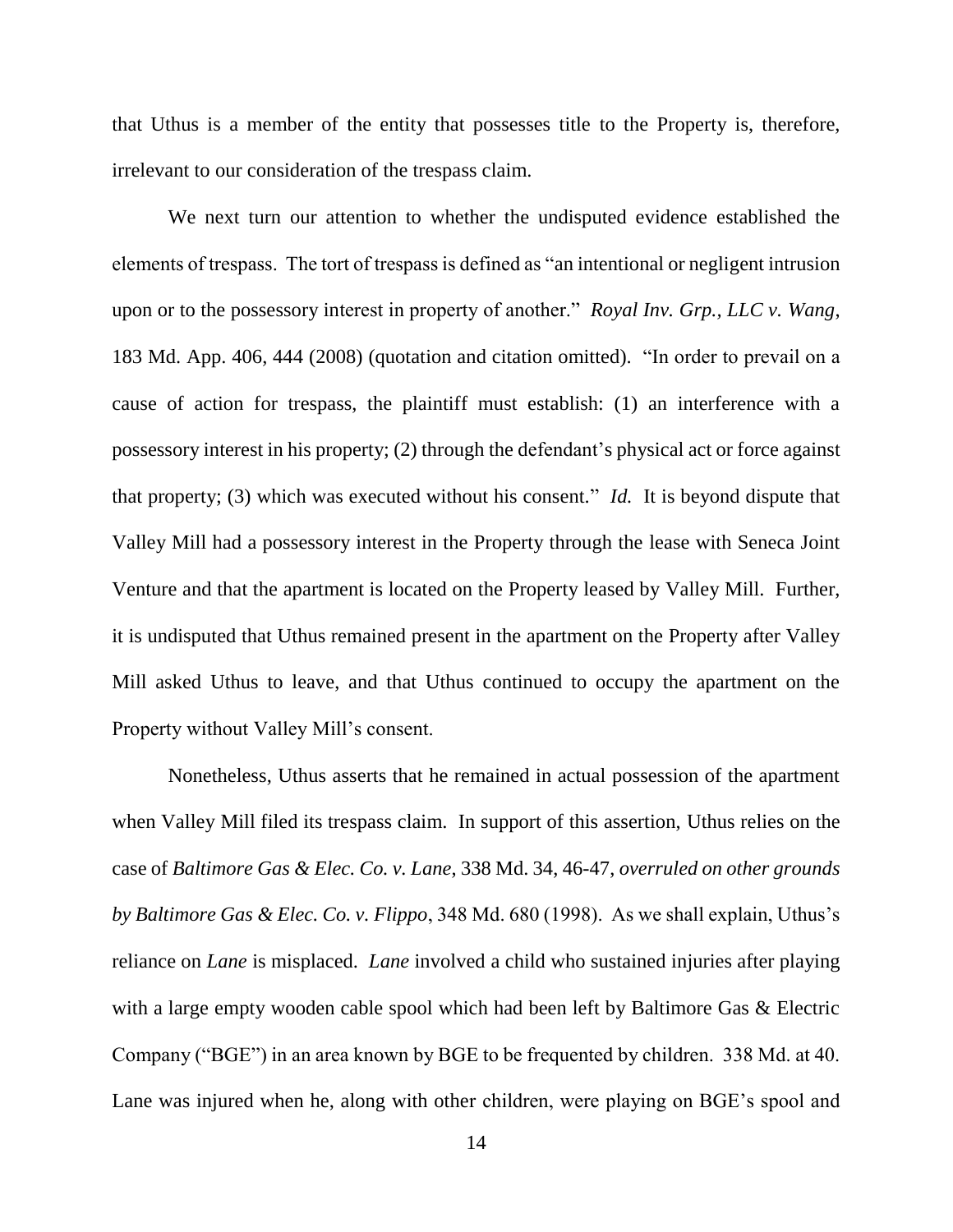the spool, which weighed approximately one-half ton, rolled over his head and body. *Id.*  The trial court had granted summary judgment in favor of BGE after BGE argued, *inter alia*, that the child was a trespasser to the spool and consequently BGE owned him no duty other than to avoid willfully or wantonly injuring him. *Id.* at 41. The Court of Appeals affirmed this Court's reversal of the summary judgment ruling, explaining that, "[v]iewing the facts in the light most favorable to Lane, the finder of fact could conclude that BGE had lost possession of the spool when some other neighborhood children -- not including Lane -- took possession of it for recreational purposes (i.e., to ride it down a nearby hill)." *Id.* at 47.

Uthus's brief contains conclusory statements that Uthus was in possession of the apartment at the time the Complaint giving rise to this appeal was filed, but Uthus has pointed to no evidence that supports such a conclusion. Unlike the situation in *Lane*, there is no dispute in this case that Valley Mill, at all relevant times, lawfully possessed the Property and continued to operate its camp programs on the Property. There is also no dispute that Valley Mill sought to exclude Uthus from the Property after the termination of his employment. Further, there is no evidence to suggest that Valley Mill at any time relinquished its possessory interest in the Property, including the apartment. For these reasons, we agree with the circuit court that there are no genuine disputes of material fact and that Valley Mill is entitled to judgment as a matter of law as to the trespass claim. Accordingly, we affirm.